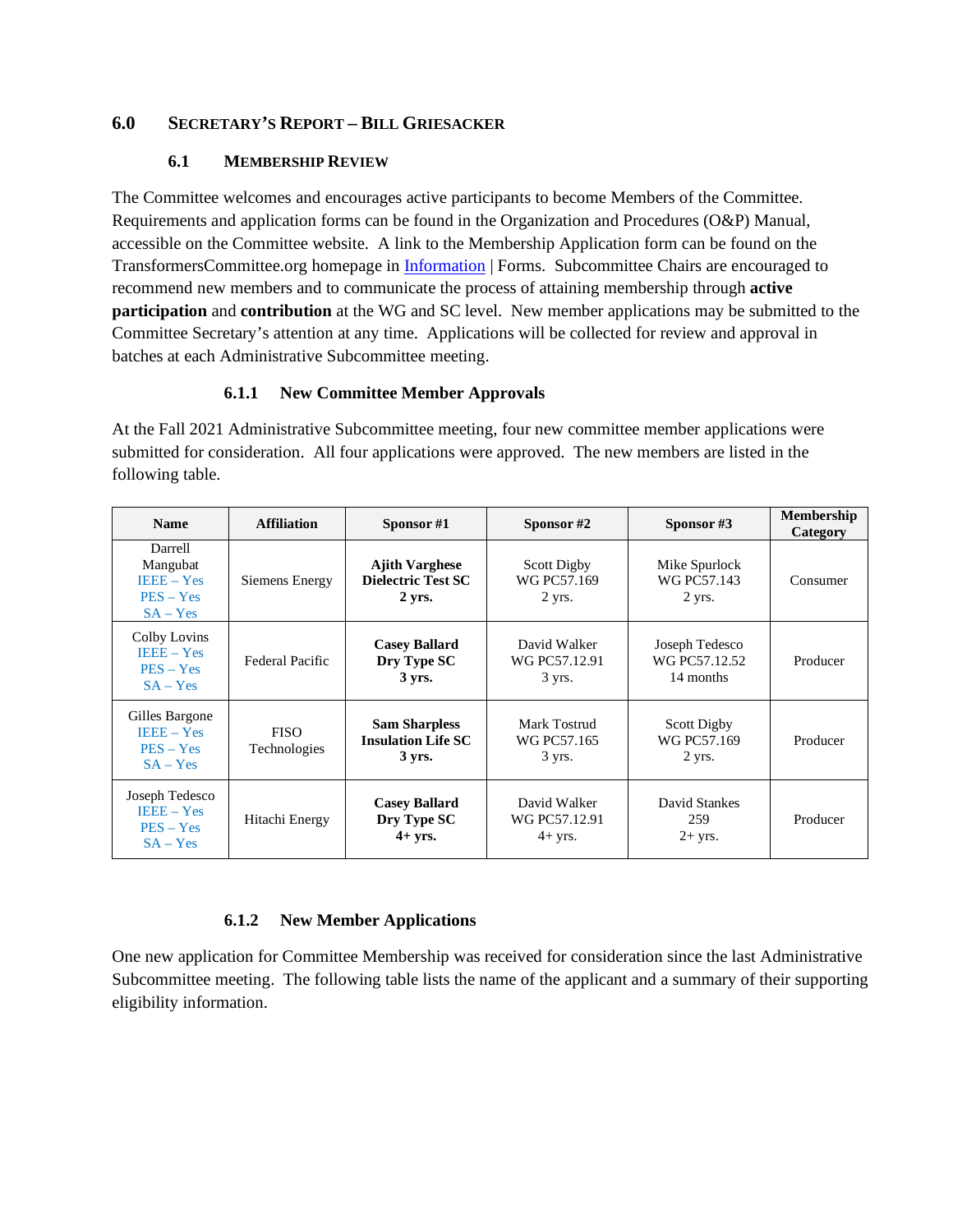| <b>Name</b>  | <b>Affiliation</b> | Sponsor $#1$              | Sponsor #2      | Sponsor $#3$ | <b>Membership</b><br>Category |
|--------------|--------------------|---------------------------|-----------------|--------------|-------------------------------|
| Timothy      |                    |                           |                 |              |                               |
| Raymond      | Electric Power     | <b>Samuel Sharpless</b>   | David Wallach   | Kumar Mani   |                               |
| $IEEE - Yes$ | Research           | <b>Insulation Life SC</b> | WG PC57.91      | WG PC57.170  | General<br>Interest           |
| $PES - Yes$  | Institute          | 2 yrs.                    | $2 \gamma$ yrs. | 2 yrs.       |                               |
| $SA - Yes$   |                    |                           |                 |              |                               |

#### **6.1.3 Association Management System (AMS) Database**

The Transformers Committee AMS database of people, as of 12/31/2021, had three general categories of participation in our activities. These were: **Interested Individual**, **Active Participant**, and **Committee Member**. In addition, the Committee Secretary maintains a list of **Past Committee Members**. The AMS 123 system has been disabled and a new system is under development; more information regarding this new system will be provided as it becomes available.

The following comments are based on the AMS 123 system and will be updated once the new system is functional. A new participant will automatically be assigned the role of Interested Individual when they first sign up. It is the responsibility of everyone to keep his/her profile updated (except for the participant status). Based on the level of participation, the committee administrative staff will upgrade the participation status to "Active Participant" when appropriate. The Committee Member status, however, can only be attained through a formal application with the sponsorship of a minimum of three WG or SC Chairs, at least one of which must be a SC Chair. Details of the application requirements and approval process by the Administrative Subcommittee are outlined in our O&P manual.

The following table contains a count of the participants grouped by the four general categories (CM totals do not include those requesting membership at this meeting or Members to be moved to Past Member Status).

| <b>Membership Status</b>                        | <b>F16</b> | <b>S17</b> | <b>F17</b> | <b>S18</b> | <b>F18</b> | <b>S19</b> | <b>F19</b>     | <b>S20</b> | F20  | <b>S21</b> | $F21*$ | $S22**$ |
|-------------------------------------------------|------------|------------|------------|------------|------------|------------|----------------|------------|------|------------|--------|---------|
| Interested Individual                           | 1507       | 1554       | 1550       | 1552       | 1551       | 1582       | 1632           | 1579       | 1563 | 1611       | 1581   | 1596    |
| Interested Individual - IEEE Life<br>Member     | 11         | 11         | 11         | 13         | 12         | 12         | 12             | 11         | 12   | 12         | 12     | 12      |
| <b>Total Interested Individuals</b>             | 1520       | 1565       | 1561       | 1565       | 1563       | 1594       | 1644           | 1590       | 1575 | 1623       | 1593   | 1608    |
|                                                 |            |            |            |            |            |            |                |            |      |            |        |         |
| Active Participant                              | 258        | 275        | 302        | 321        | 324        | 349        | 362            | 365        | 362  | 360        | 350    | 348     |
| <b>Active Participant - IEEE Life</b><br>Member | 5          | 5          | 5          | 5          | 5          | 6          | $\overline{7}$ | 6          | 6    | 6          | 6      | 6       |
| <b>Total Active Participants</b>                | 263        | 280        | 307        | 326        | 329        | 355        | 369            | 371        | 368  | 366        | 356    | 354     |
|                                                 |            |            |            |            |            |            |                |            |      | 184        |        |         |
| Committee Member                                | 175        | 180        | 169        | 175        | 181        | 191        | 182            | 179        | 179  | 173        | 175    | 173     |
| Committee Member - Emeritus                     | 9          | 9          | 9          | 10         | 10         | 10         | 10             | 11         | 11   | 11         | 12     | 12      |
| Committee Member - IEEE Life<br>Member          | 27         | 29         | 28         | 33         | 33         | 33         | 32             | 33         | 33   | 32         | 33     | 35      |
| <b>Total Committee Members</b>                  | 211        | 218        | 206        | 216        | 224        | 234        | 224            | 223        | 223  | 216        | 220    | 220     |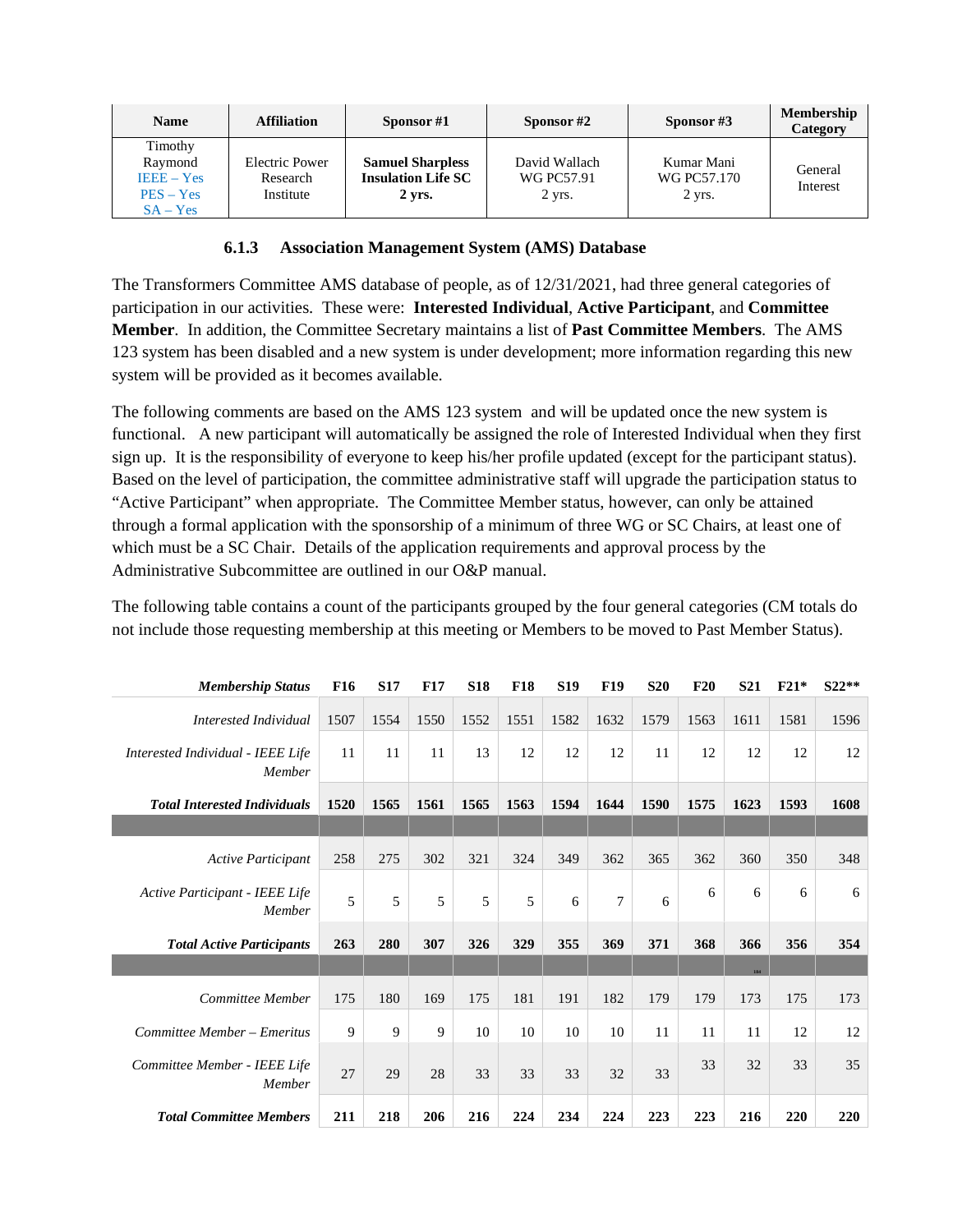| <b>Membership Status</b>                           | F16  | <b>S17</b> | <b>F17</b>      | <b>S18</b> | <b>F18</b> | <b>S19</b> | <b>F19</b> | <b>S20</b> | <b>F20</b> | <b>S21</b> | $F21*$ | $S22**$ |
|----------------------------------------------------|------|------------|-----------------|------------|------------|------------|------------|------------|------------|------------|--------|---------|
|                                                    |      |            |                 |            |            |            |            |            |            |            |        |         |
| <b>Past Committee Member</b>                       | 31   | 30         | 42              | 38         | 38         | 38         | 50         | 48         | 48         | 59         | 56     | 53      |
| <b>Past Committee Member - IEEE</b><br>Life Member | 5    | 5          | $7\phantom{.0}$ | 6          | 6          | 6          | 8          | 12         | 10         | 12         | 12     | 12      |
| <b>Total Past Committee Members</b>                | 36   | 35         | 49              | 44         | 44         | 44         | 58         | 60         | 58         | 71         | 68     | 65      |
|                                                    |      |            |                 |            |            |            |            |            |            |            |        |         |
| <b>TOTAL IN AMS DATABASE</b>                       | 2028 | 2098       | 2123            | 2151       | 2160       | 2227       | 2295       | 2244       | 2224       | 2276       | 2237   | 2247    |

\*F21 data as of October 3, 2021

\*\*S22 data as of December 31, 2021



### **6.2 COMMITTEE, SUBCOMMITTEES, AND WORKING GROUP ROSTERS**

In order to provide indemnification to working group and subcommittee members it is crucial that membership lists be maintained. The AM system has these functions built-in to ease these administration tasks. It is important that each subcommittee and working group chair keep the rosters updated so that this information can be provided to the IEEE SA.

A similar main committee roster has also been developed to track attendance for the Main Committee General Session meeting on Monday & Thursday. The data is used to update participants' membership profile.

### **6.3 IEEE/PES AND IEEE/SA MEMBERSHIP REQUIREMENTS**

As a reminder, all members of the Transformers Committee must also be members in good standing of the Power & Energy Society (IEEE/PES) and the Standards Association (IEEE/SA).

WG Chairs must be members in good standing of the Standards Association (IEEE/SA).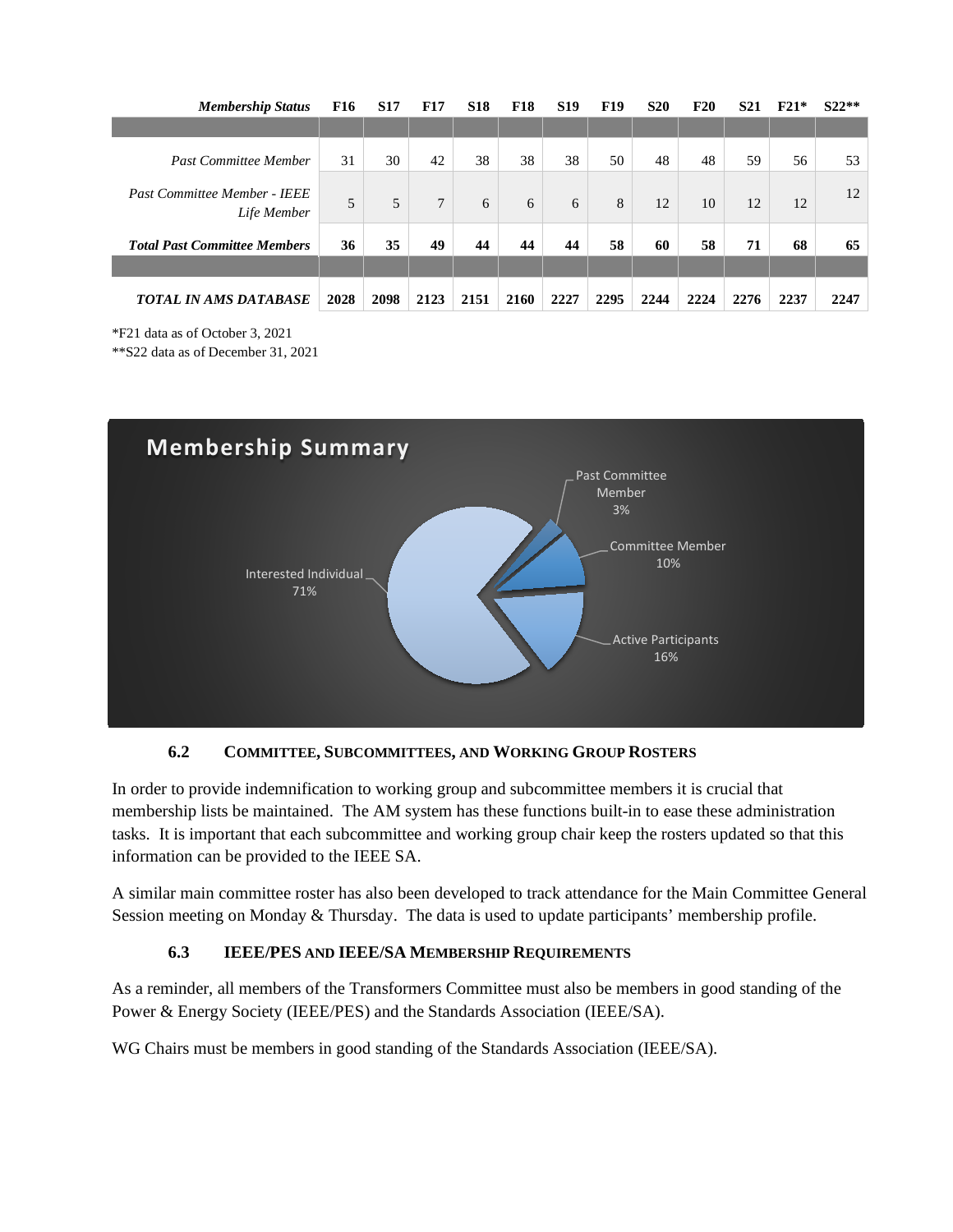# **6.4 COMMITTEE MEMBERSHIP MAINTENANCE**

The last membership audit was performed October 2020 prior to the Fall 2020 Virtual Meeting. Changes to the Committee Membership statuses were reported in the Spring 2021 Secretary's Report. The next scheduled audit for membership requirements in accordance with the Committee P&P will be in 2022 (IEEE-PES and IEEE-SA). Past Committee Members can be reinstated to Committee Members if their status changes and they are able to regularly participate within two years of being changed to Past Committee Member.

# **6.5 SENIOR MEMBERSHIP REMINDER**

IEEE members are encouraged to apply for senior membership. Senior membership gains recognition by peers/management and better positions for fellow membership. The requirements are 10 years of experience and 3 references.

More details and application can be found at<https://www.ieee.org/membership/senior/> or under the "information tab" of the Transformer Committee website.

### **6.6 ESSENTIAL PATENT CLAIMS**

All registrants were asked to agree with the following statement:

*"I have read the Patent Claim notice on the following webpage, and I understand that if I am aware of any Essential Patent Claim related to issues being discussed or considered for inclusion in standards being developed by one or more Working Groups of the Transformers Committee, it is my responsibility to inform the Chair of the Working Group affected by such claim."*

Working Group Chairs are asked to make a Call for Essential Patent at the beginning of each meeting and to record the results in the meeting minutes.

### **6.7 AFFILIATION**

According to the IEEE Standards Board Bylaws, there is a requirement that participants of an IEEE meeting disclose their employer and affiliation. Consultants must state if they are sponsored or not. It is not sufficient to simply announce "My name is John Smith, and I'm a consultant." If a consultant is sponsored by a client, it must be disclosed. If the consultant does not have a sponsor, the proper introduction is something such as "My name is John Smith, I am a consultant, and I represent myself at this meeting."

# **6.8 MEETING MINUTES**

The minutes of the Fall 2021 meeting have been posted to the committee website. Thank you to everyone for submitting their minutes in a prompt fashion.

Subcommittee Chairs are asked to submit their respective subcommittee meeting minutes for the Spring 2022 meeting held in Denver, CO to the Committee Secretary no later **May 13, 2022**, which is **6 weeks** after the completion of the meeting. It is strongly recommended that meeting minutes be prepared at or just after the meeting while the activities are still fresh in members' minds. Doing so will help to ensure the activities and decisions made during the meeting are accurately reflected in the minutes.

Subcommittee meeting minutes should be submitted via e-mail to the Committee Secretary, Bill Griesacker [bgriesacker@verizon.net], who will forward them on to the webmaster for posting on the Committee